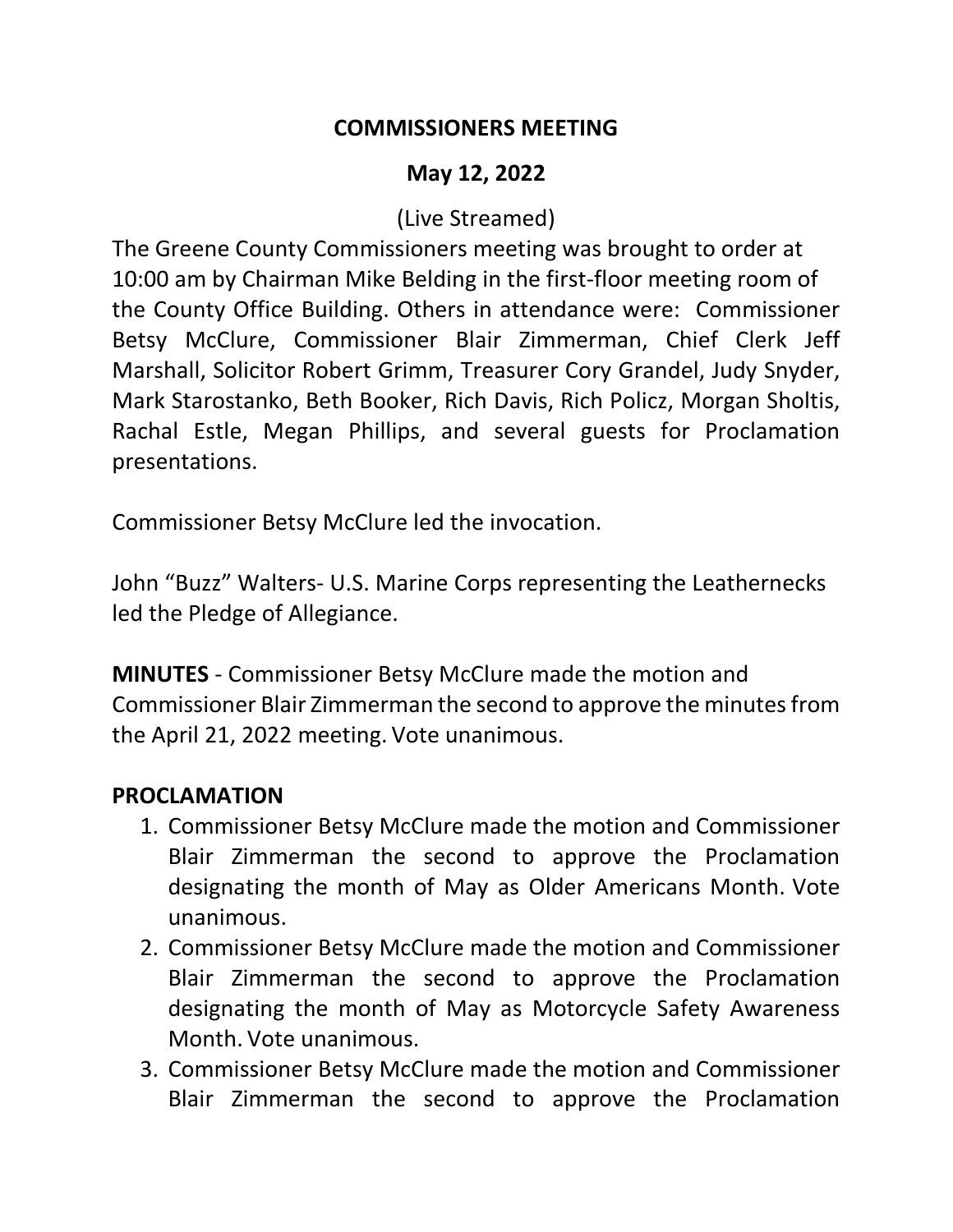designating May  $1^{st}$  through May  $7^{th}$  Institutional Parole and Corrections Employee Week. Vote unanimous.

- 4. Commissioner Betsy McClure made the motion and Commissioner Blair Zimmerman the second to approve the Proclamation designating the week of May  $15<sup>th</sup>$  through  $21<sup>st</sup>$  as EMS Week. Vote unanimous.
- 5. Commissioner Betsy McClure made the motion and Commissioner Blair Zimmerman the second to approve the Proclamation designating the month of May as Foster Care Month. Vote unanimous.
- 6. Commissioner Betsy McClure made the motion and Commissioner Blair Zimmerman the second to approve the Proclamation designating the month of May as Mental Health Awareness Month. Vote unanimous.
- 7. Commissioner Betsy McClure made the motion and Commissioner Blair Zimmerman the second to approve the Proclamation designating May 5<sup>th</sup>, 2022 as Children's Mental Health Awareness Day. Vote unanimous.

# **AIRPORT**

- 1. Commissioner Betsy McClure made the motion and Commissioner Blair Zimmerman the second to approve a quote from Panhandle Cleaning and Restoration to the County of Greene for Change Order #2 (Replacing Existing Furnace in Magistrates Office in Airport Administration Building.) Project total is \$3,150.00. Funded with insurance funds. Vote unanimous.
- 2. Commissioner Betsy McClure made the motion and Commissioner Blair Zimmerman the second to approve a quote from Panhandle Cleaning and Restoration to the County of Greene for an upgrade in flooring materials from VCT to LVP in the Airport Administration Building. Project total is \$6,000.00. Funded with Act 13 Funds. Vote unanimous.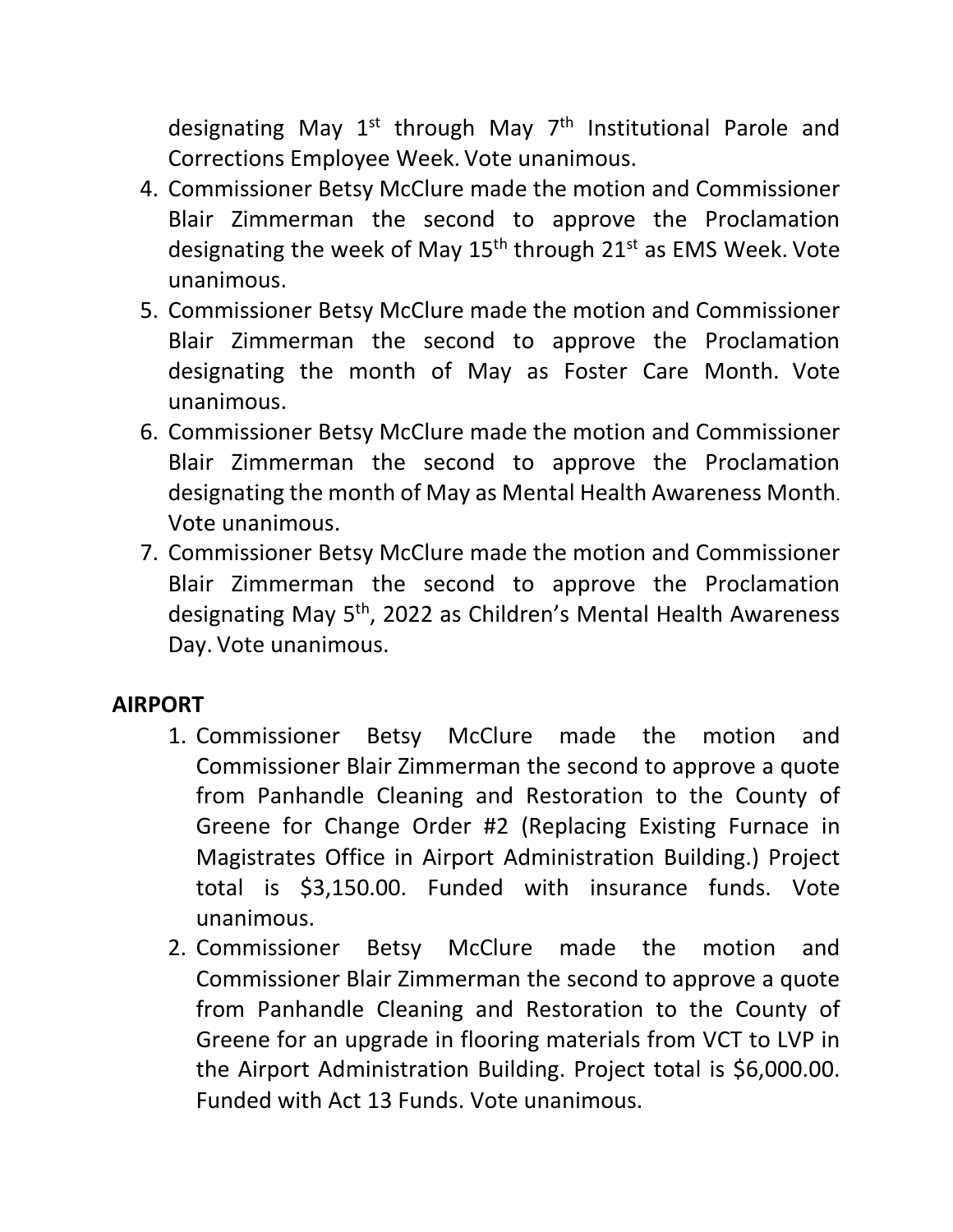3. Commissioner Betsy McClure made the motion and Commissioner Blair Zimmerman the second to approve the authorization for the Chief Clerk and Solicitor to sell the following runway lighting equipment from the Greene County Airport: Vote unanimous.

a. Power Supplies purchased from Manairco out of Mansfield, OH. Part No. MR04L8283B-01 – Quantity 2

- b. Yellow Lens Quantity 37
- c. Clear Lens Quantity 27
- d. Blue Lens Quantity 13
- e. Green/Red Lens Quantity 13
- f. Uprights w/ protective cones Quantity 37

### **BRIDGE**

- 1. Commissioner Betsy McClure made the motion and Commissioner Blair Zimmerman the second to approve the 2022 Multimodal Transportation Fund Grant for Greene County Bridge #103 Project between PennDOT and the County of Greene in the amount of \$760,192. With County matching funds of 30% or \$228,057.60 from Liquid Fuels. Vote unanimous.
- 2. Commissioner Betsy McClure made the motion and Commissioner Blair Zimmerman the second to approve the amendment to the Reimbursement Agreement between the County of Greene and PennDOT to add the Construction Phase Costs to Bridge No. 15 in Cumberland Twp. Increasing the total project cost from \$265,000 to \$1,205,000. Vote unanimous.
- 3. Commissioner Betsy McClure made the motion and Commissioner Blair Zimmerman the second to approve the modification with Widmer Engineering INC. to add Construction Inspection to the Engineering Agreement to Bridge No. 15 in the amount of \$110,000. Vote unanimous.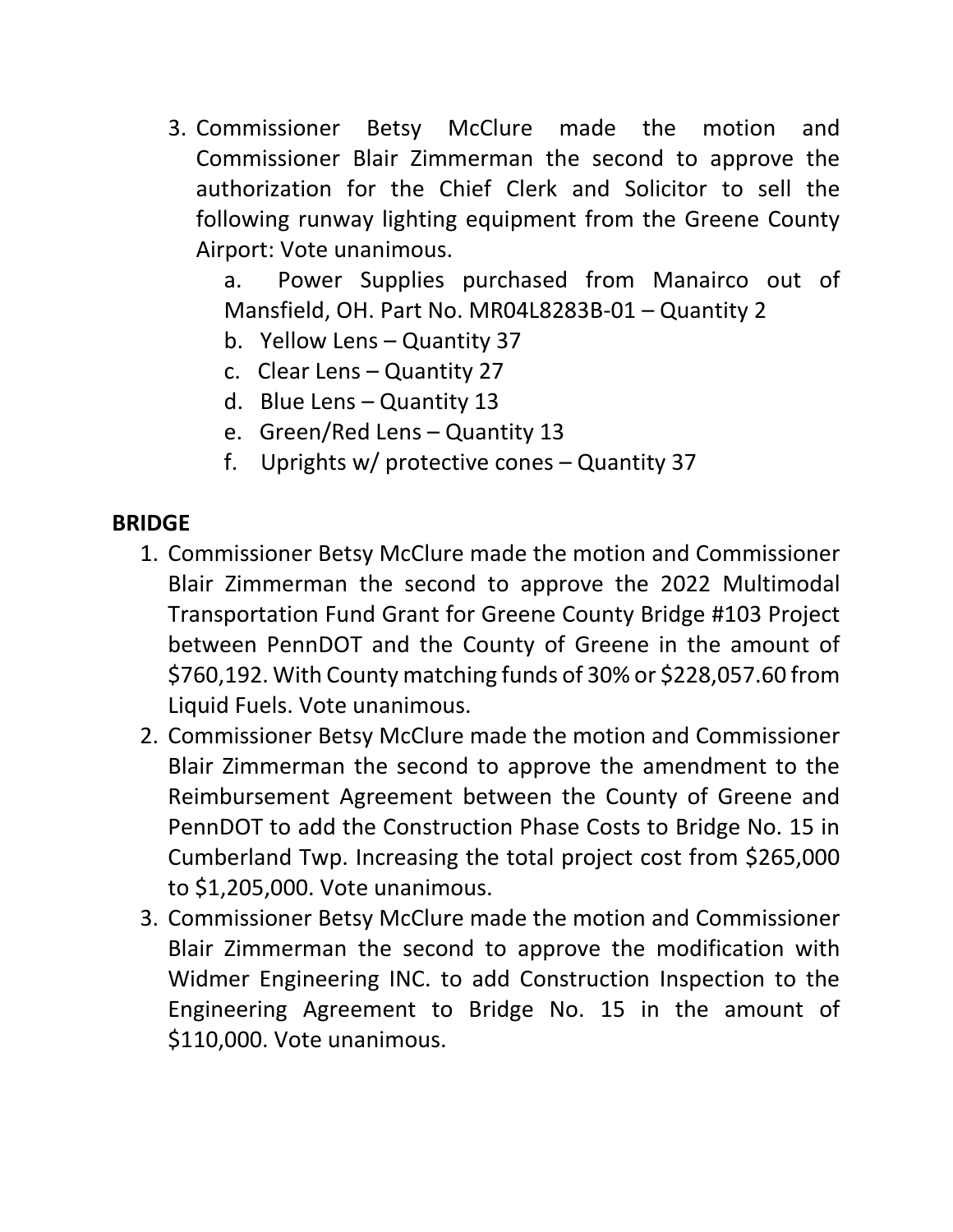### **CDBG**

- 1. Commissioner Betsy McClure made the motion and Commissioner Blair Zimmerman the second to approve the motion to execute Community Development Block Grant Program (CDBG) Contract in the amount of \$ 576,865.00 for projects submitted under the FFY 2021 CDBG Program as follows: Vote unanimous.
	- a. County Wayne Township Brave Water and Sewage Authority Sand Bed Filtration Rehabilitation;
	- b. Cumberland Township Housing Rehabilitation in Nemacolin;
	- c. Franklin Township Water Line Extension along School House Road serves 7 households, 14 persons; and
	- d. Waynesburg Borough Bowlby Library ADA Accessibly.
- 2. Commissioner Betsy McClure made the motion and Commissioner Blair Zimmerman the second to approve the motion to approve an Exempt Determination for administration related to the FFY 2021 CDBG Grant Contract. Vote unanimous.
- 3. Commissioner Betsy McClure made the motion and Commissioner Blair Zimmerman the second to approve the motion to request a three-year activity extension for FY 17 contract C000067300 for Cumberland Township Housing Rehabilitation from December 31, 2021 to November 30,2022. This contract was amended by DCED due to COVID delays and this request is required in addition to the state amendment. Vote unanimous.

### **CDBG-CV**

1. Commissioner Betsy McClure made the motion and Commissioner Blair Zimmerman the second to approve the motion to approve contingent upon available funding, Financial Analysis, and committee review these Forgivable advances for Small Business Assistance (FASBA): Vote unanimous.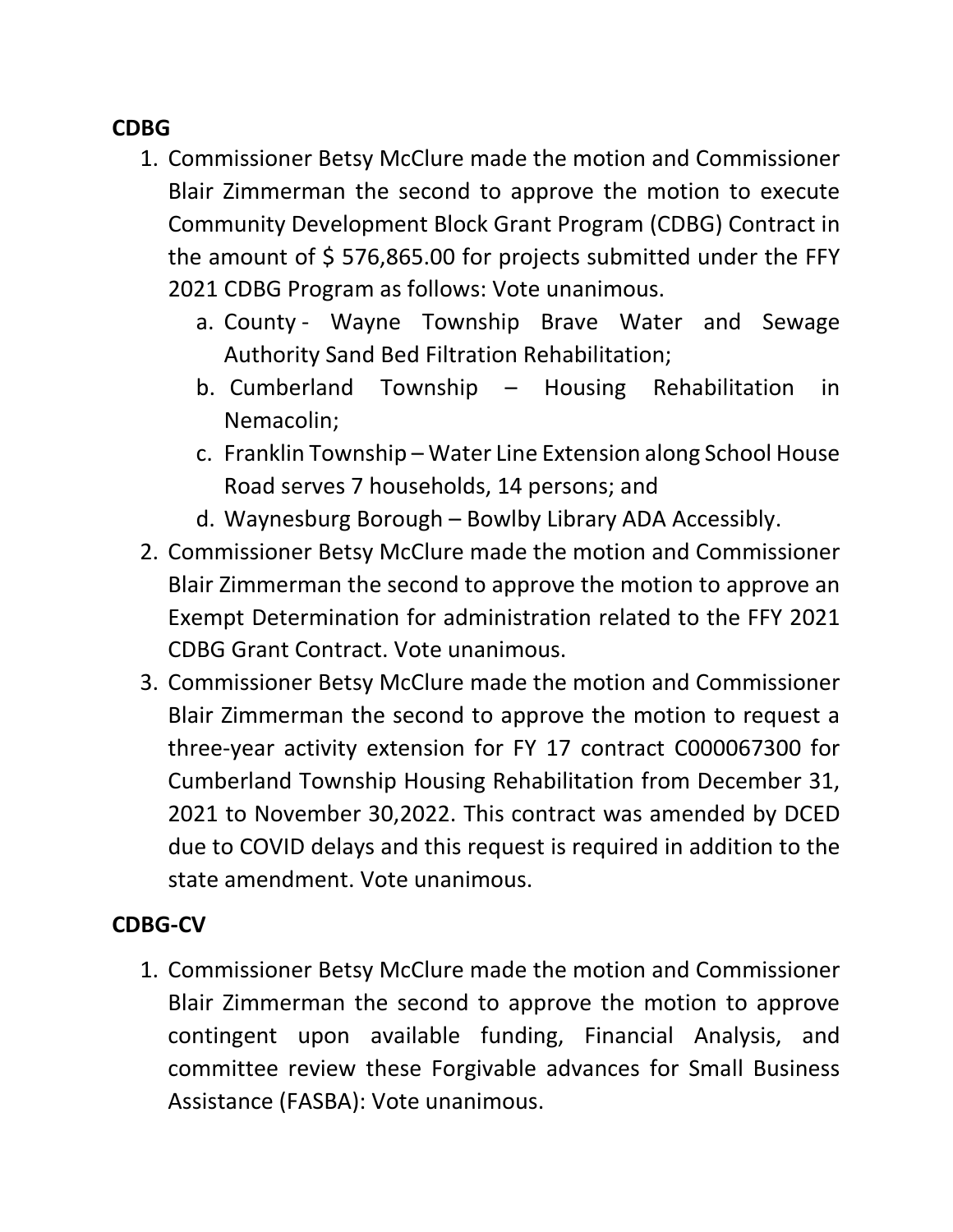- a. DQK Golden Wok LLC \$42,994.00
- b. Miller Electric \$50,000.00
- c. Michaels Auto \$50,000.00

#### **COUNTY DEVELOPMENT**

- 1. Commissioner Betsy McClure made the motion and Commissioner Blair Zimmerman the second to approve the Match Commitment Letter for the Wisecarver Eco-Tourism Initiative. Committed contribution in the amount of \$1,224,525.00. Vote unanimous.
- 2. Commissioner Betsy McClure made the motion and Commissioner Blair Zimmerman the second to approve a Mutual Release Agreement between the County of Greene and Costabile Construction INC. for Re-bid of Wisecarver Recreation Area Project. Vote unanimous.

#### **COMMISSIONERS FINANCE**

- 1. Commissioner Betsy McClure made the motion and Commissioner Blair Zimmerman the second to approve the authorization for Chief Clerk and Solicitor to advertise and sell a 1995 Rotary car lift model SP09 9,000 LBS. Vote unanimous.
- 2. Commissioner Betsy McClure made the motion and Commissioner Blair Zimmerman the second to approve the lease extension agreement between Ben R. McCracken and the County of Greene, Magisterial District #13-3-01, located at 144 West High Street, Waynesburg, Pa 15370. Lease terms commence January 1, 2022 through December 31, 2022 at the rate of \$750 per month. Vote unanimous.
- 3. Commissioner Betsy McClure made the motion and Commissioner Blair Zimmerman the second to approve a Natural Gas Provider Base Contract and associated paperwork for a period of 7/1/2022 through 6/30/2025. Contract was brokered by ChrisLynn Energy through their CoStars approved RFP process. Pending Solicitor Approval. Effective date 5/10/22. Vote unanimous.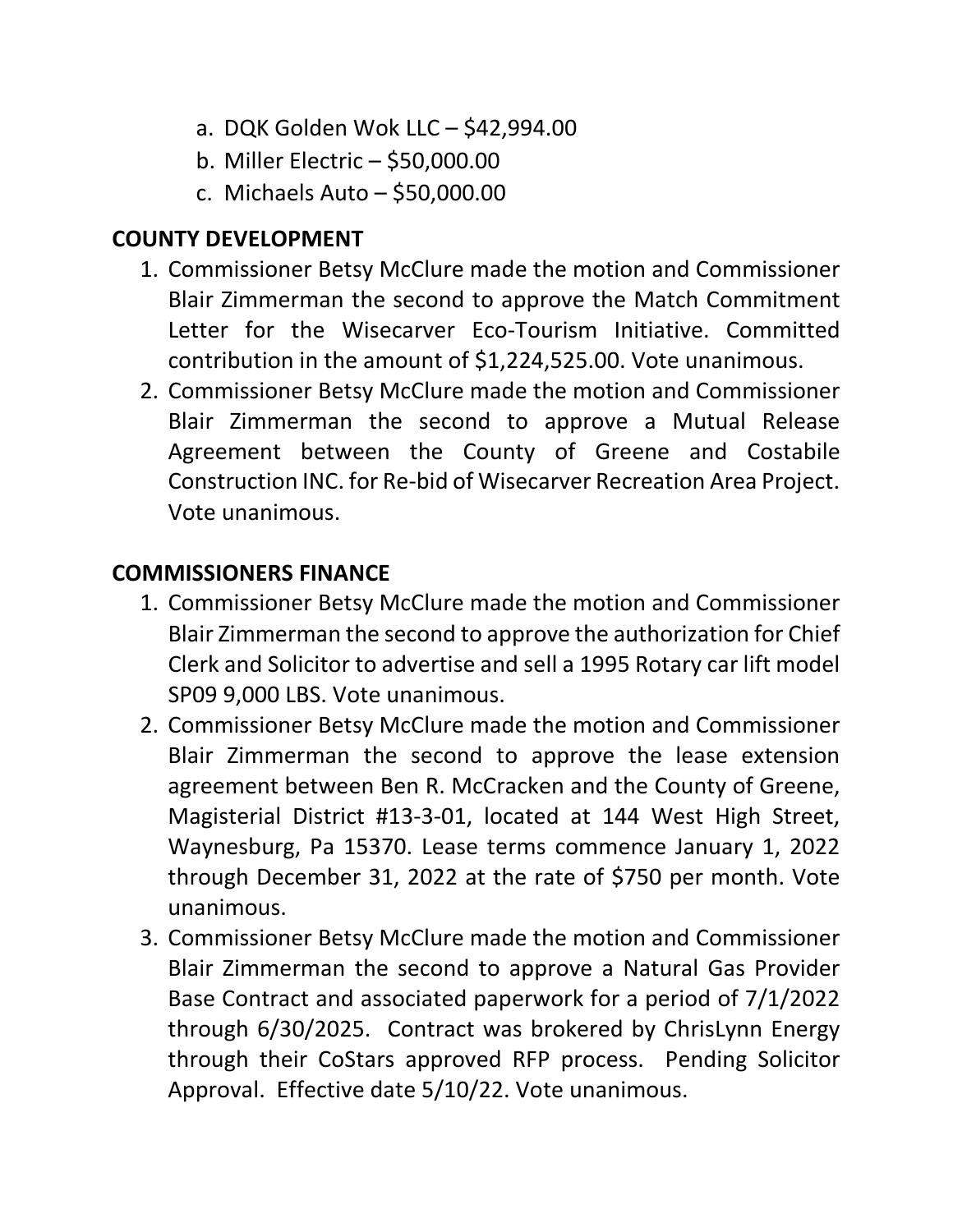- 4. Commissioner Betsy McClure made the motion and Commissioner Blair Zimmerman the second to approve an Electric Provider Contract and associated paperwork for a 3-year period. Contract was brokered by ChrisLynn Energy through their CoStars approved RFP process. Pending Solicitor Approval. Effective date 5/10/2022. Vote unanimous.
- 5. Commissioner Betsy McClure made the motion and Commissioner Blair Zimmerman the second to approve the three (3) vehicles for sell at the Enterprise Vehicle Auction. Vote unanimous.
	- a. Ford E-450, 2016, 12 Passenger Wheelchair Bus VIN- 1FDWE4FL4GDC13603
	- b. Ford E-450, 2016, 12 Passenger Wheelchair Bus VIN- 1FDWE4FLXGDC13606
	- c. Dodge Truck, 2006, Pick-up Truck VIN- 1D7HU16N76J104574
- 6. Commissioner Betsy McClure made the motion and Commissioner Blair Zimmerman the second to approve the appointment of Charity Krupa, Esquire as Conflicts Counsel for County Solicitor at the rate of \$150.00 per hour. Vote unanimous.

# **GCPDC**

1. Commissioner Betsy McClure made the motion and Commissioner Blair Zimmerman the second to approve a motion to approve \$250,000 allocation of Act 13 funds to the Potential Infrastructure Opportunities Needing External Expenditures and Resources. (PIONEER). Vote unanimous.

### **HOME**

- 1. Commissioner Betsy McClure made the motion and Commissioner Blair Zimmerman the second to approve the following Existing Owner-Occupied Home Rehabilitation agreements:
	- a. Homeowner in Waynesburg PA in the amount of \$30,186.00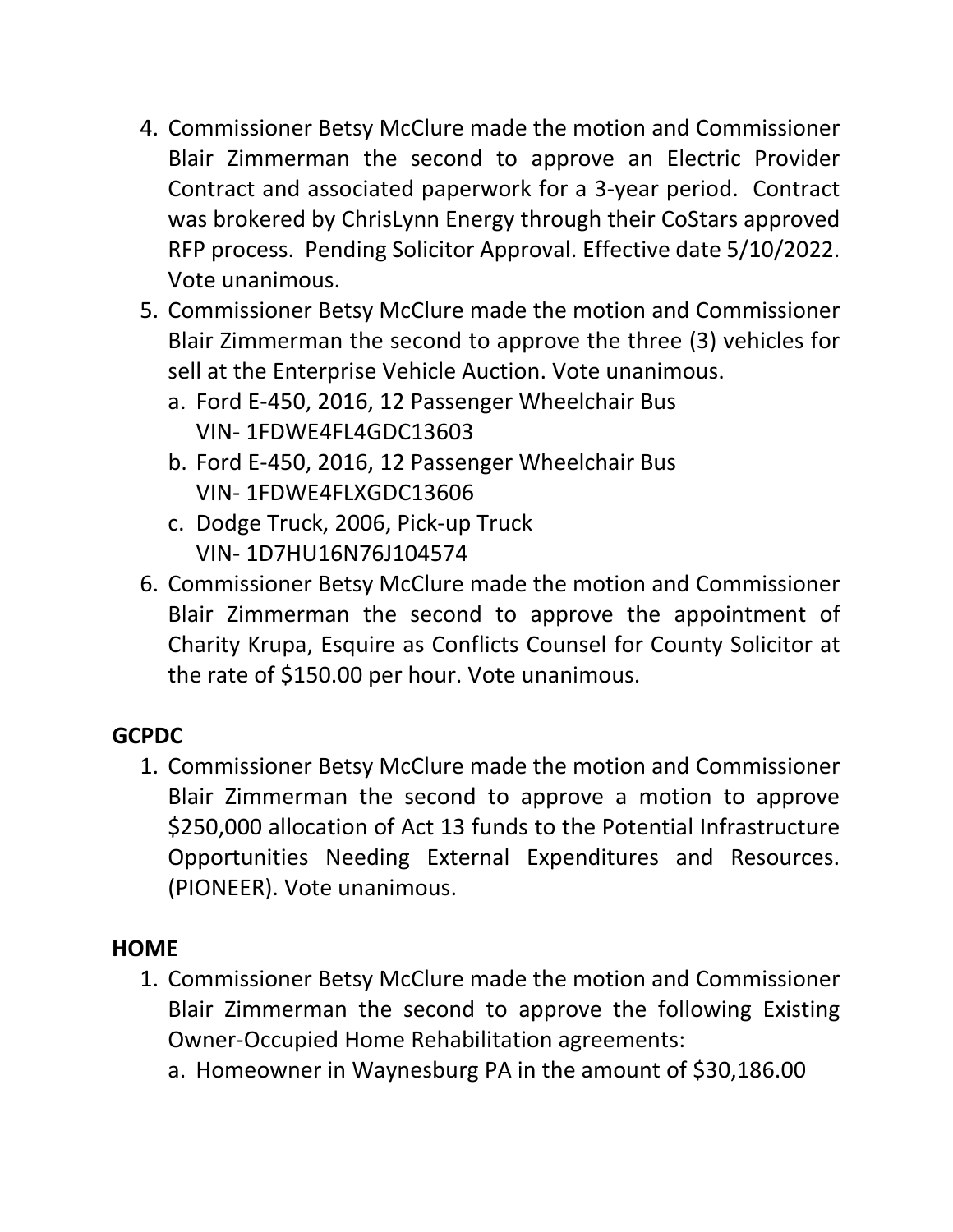- b. Homeowner in Holbrook PA in the amount of \$69,175.00. This project is being completed in conjunction with Human Services. \$15,000.00 of the project will be funded by Human Services, with the remaining \$54,175 being funded by HOME
- c. Homeowner in Rice Landing in the amount of \$50,374.00.
- d. Homeowner in Mount Morris in the amount of \$24,140.00
- e. Homeowner in Jefferson in the amount of \$27,504.00
- f. Homeowner in Aleppo in the amount of \$51,429.00

g. Homeowner in Waynesburg in the amount of \$50,948.00 These projects will be funded through the Home Investment Partnership Program grant. Vote unanimous.

# **HUMAN RESOURCES**

1. Commissioner Betsy McClure made the motion and Commissioner Blair Zimmerman the second to approve the Flu Shot Contract with Rite Aid Headquarters Corp. effective date 5/4/2022. Cost is \$32.00 per vaccine with NO CHARGE after 20 employees receive Flu Shot. Insurance will be billed. Vote unanimous.

# **HUMAN SERVICES**

- 1. Commissioner Betsy McClure made the motion and Commissioner Blair Zimmerman the second to approve the acceptance of the FY2021/2022 PADOT Consolidated Operating Grant for \$160,000 on April 26, 2022. Vote unanimous.
- 2. Commissioner Betsy McClure made the motion and Commissioner Blair Zimmerman the second to approve the PA Regional ESG 2021 Contract with Lawrence County Social Services Inc. for Oct. 7, 2021 – March 31, 2023 for \$4,980 signed 5/2/22. Vote unanimous.

# **IT**

1. Commissioner Betsy McClure made the motion and Commissioner Blair Zimmerman the second to approve a quote from Aargent Telecommunications to the County of Greene for Cabling and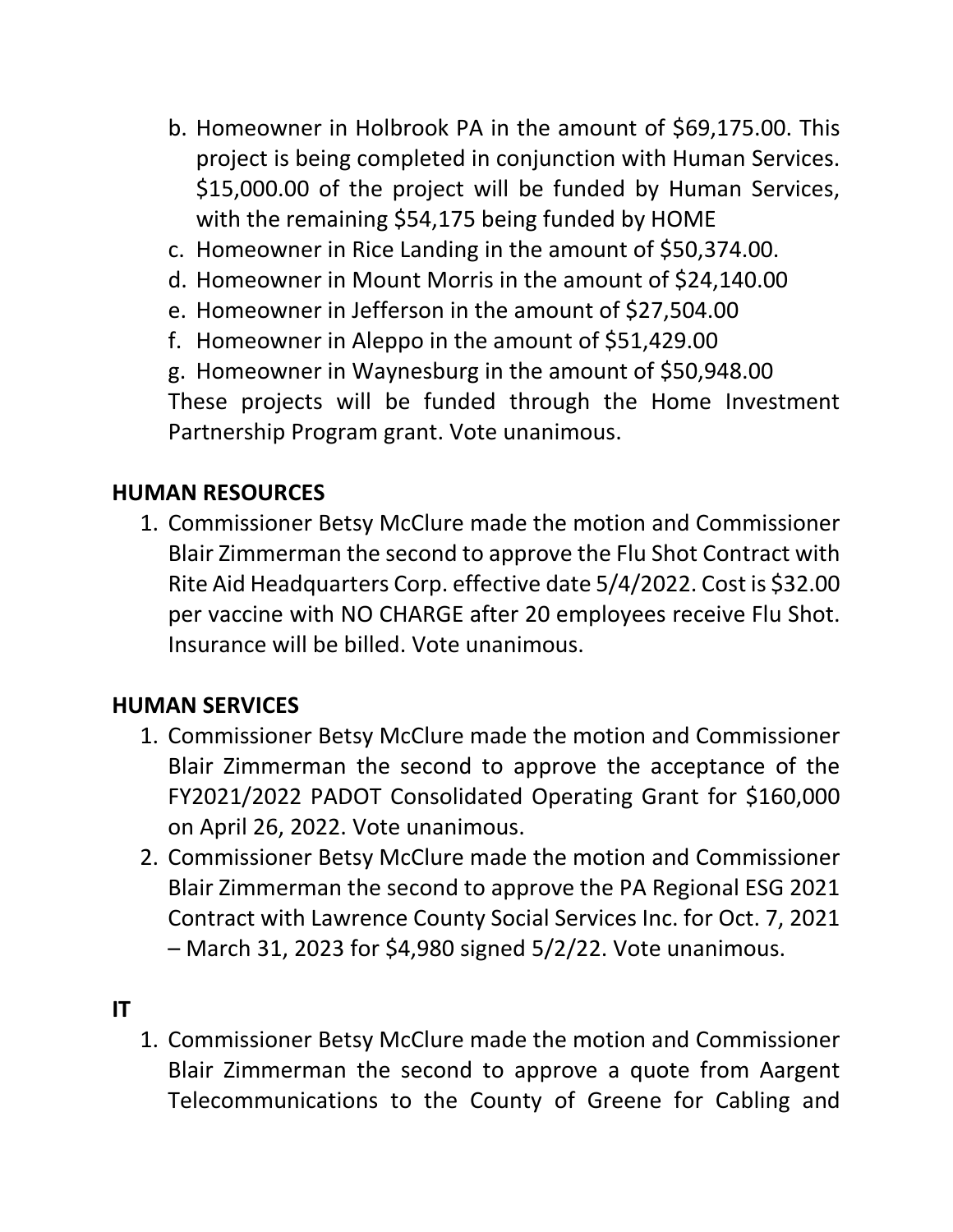Wiring in the basement of the Ben Franklin Building. Project total is \$7,366.30. Funded with American Recovery Funds. Vote unanimous.

# **MENTAL HEALTH**

1. Commissioner Betsy McClure made the motion and Commissioner Blair Zimmerman the second to approve the FY2020/2021 Early Intervention Income and Expenditures report. Vote unanimous.

# **NOTICES**

- 1. AECOM on behalf of Texas Eastern Transmission LP notifies of intent to conduct anomaly excavations and repairs along existing natural gas pipeline in Franklin Twp. Chapter 105 Water Obstruction and Encroachment GP for project 2022 Penn Jersey Integrity- Greene County 12.
- 2. Mitchel Tree Brothers Inc. inform a GP-8 Temporary Road Crossing permit has been submitted to PA DEP. Intent to cross property to timber at WW Railroad Rd Washington Twp. Approx coordinates 39.939492, -80.247812.
- 3. Markosky on behalf of PennDOT Engineering Dist 12-0 notifies of application for coverage under the PADEP Small Project Joint Permit Application (JAP). Project PennDOT Engineering Dist 12-0 SR 3001 over Enlow Branch Wheeling Creek Bridge Replacement Project Richhill and West Finley Twps.
- 4. Equitrans informs of formal application with FERC requesting approval to amend authorization to abandon injection and withdraw wells at Equitrans Swarts Storage Complex. Plug and abandon proposal well numbers 603791, 603792, 603973, 603795, and 603979.
- 5. Gateway on behalf of EQM Gathering OPCO notifies of permit application for an Erosion and Sedimentation Control General Permit ESCGP-3 and GP-5 for project NIDBS003/NIDBH003 Pipeline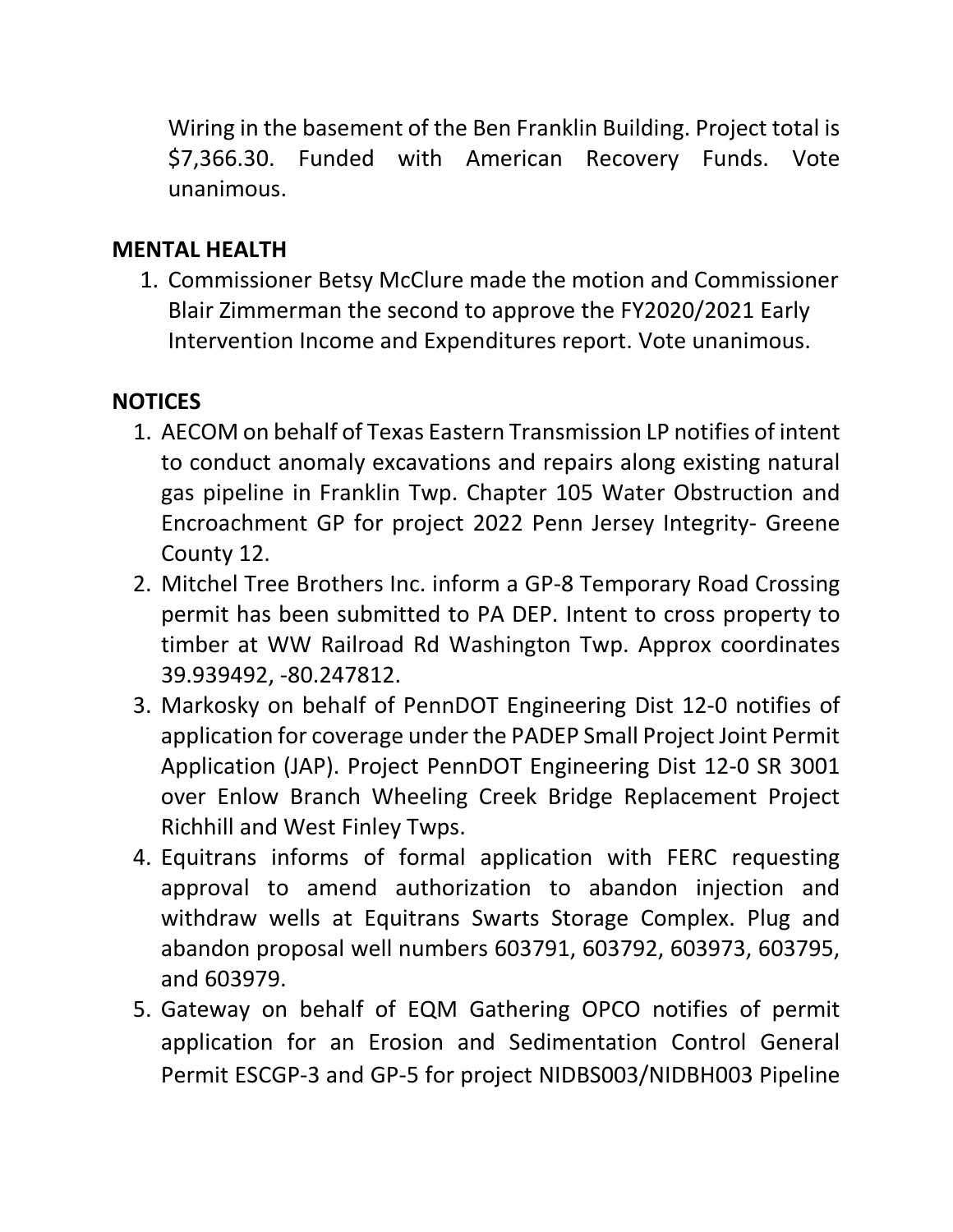in Aleppo, Springhill and Freeport Twps. Cover sheet attached for reference, however maps are too large to send in an email but are uploaded in DocuClass for reference.

- 6. Federal Energy Regulatory Commission sends notice of scoping period requesting comments on environmental issues for the proposed Swarts Complex Abandonment Project. Requesting all public comments be entered before 5pm May 19, 2022.
- 7. EADS Group on behalf of East Dunkard Water Authority notifies of intent to replace existing chemical feed pump at its water treatment plant. No modification to treatment chemicals will be made under this application.
- 8. CNX Gas Company notifies of request to PA DEP Air Quality Program to obtain a GP5a permit for natural gas wellpad (MOR-40) located in Richhill Twp.
- 9. PA DEP has completed a technical review of Marlin Residual Waste Storage Facility in Jackson Twp. Technical deficiencies identified and letter sent.
- 10. Trinity Consultants on behalf of Texas Eastern Transmission notifies of application renewal of existing Title V Operating Permit No. 30-00077 to PA DEP concerning its pipeline transport and natural gas transmission station in Richhill Twp.
- 11. Tetra Tech on behalf of EQM Gathering OPCO notifies of Chapter 105 permit application for the NITMS014/NITMH012 Pipeline Project. Project started in 2021 and Chapter 105 General Permit 8's has expired. Permit purpose for GP-8 temporary road crossing to be used for construction phase.
- 12.Gateway Engineers notifies of intent to submit application to PA DEP for Chapter 105 Small Projects Joint Permit for project NIBES004 Longwall Mine Mitigation on Riggs Rd, Wind Ridge Pa in Richhill Twp. Project proposes to expose approx. 2,605 L.F. of 1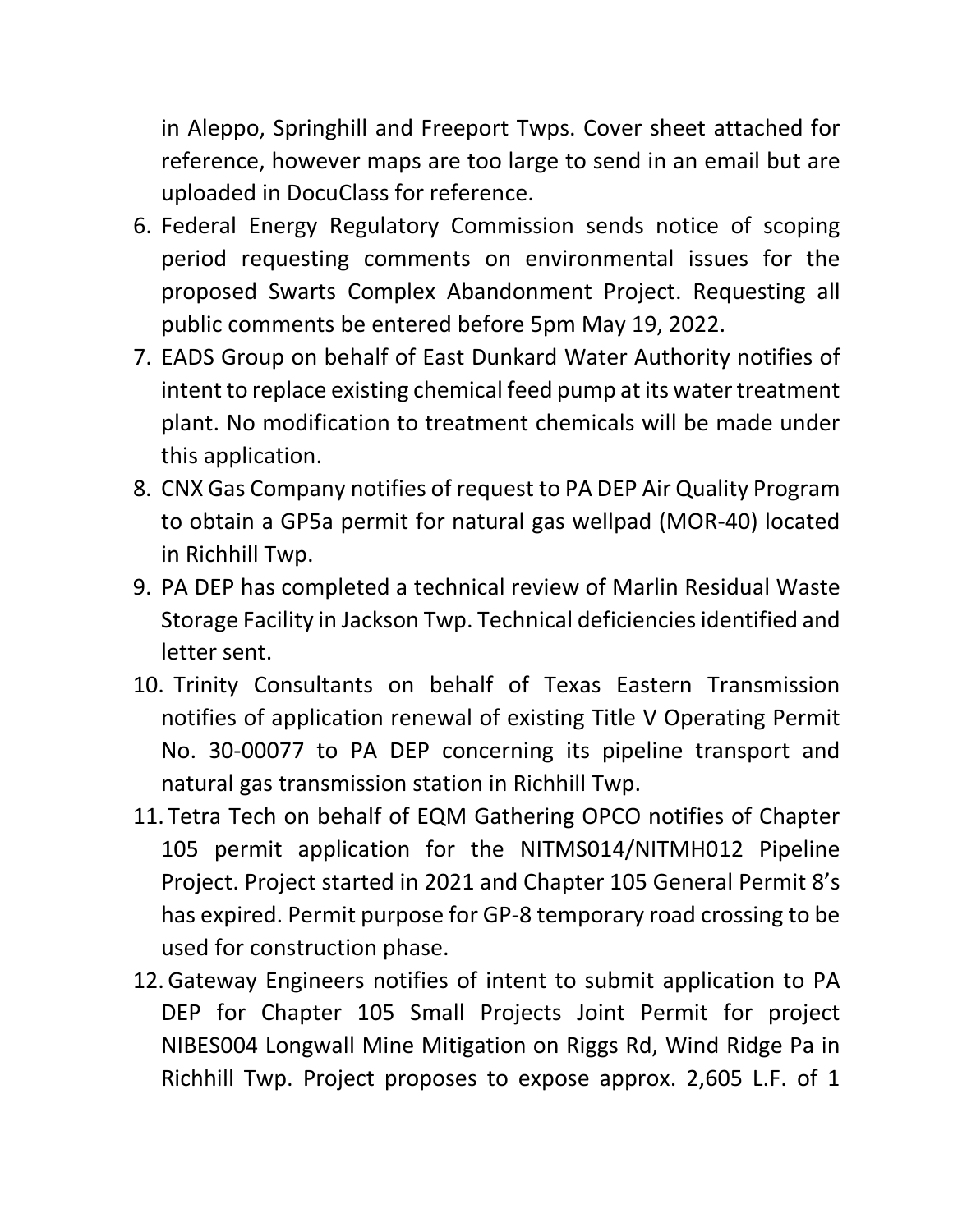permanent 12" steel gas line. Gas line will be exposed for approx. 6 months.

- 13.Gateway on behalf of EQM Gathering OPCO, LLC notifies of permit application for Erosion and Sedimentation Control General Permit ESCGP-3 for earth disturbance. GP-8 for temporary road crossing associated with oil and gas exploration for Beta 4 (RP-013) in Richhill and Aleppo Twps. (Complete file too large to send. Cover sheet attached and complete file in DocuClass)
- 14. MarkWest Energy Partners L.P. notifies of intent to preform rightof-way annual maintenance mowing late summer and early fall on pipeline. Location not given.
- 15. Civil & Environmental Consultants on behalf of EQM Gathering OPCO, LLC intends to apply for permits ESCGP-3, Chapter 105 GP-5 Temporary Road Crossing and GP-8 temporary impacts to wetlands associated with construction of NIDBS006, NIDBH006 and Beacon Dehydration/Interconnect Project in Jackson Twp.
- 16. Surface Mining Conservation and Reclamation Act and Bituminous Subsidence and Land Conservation Act notifies of amendment to Consol Pennsylvania Coal Company LLC permit number 30841317 and related NPDES permit for Enlow Fork Mine. Revision adds approx. 26.5 acres of surface permit area for installation of the H2 Panel Degas Boreholes. Location in Morris and Washington Twp. (Map too large to scan but is attached to hard copy packet.)
- 17. ESI notifies on behalf of EQM Gathering OPCO, LLC of application for General Permit 8 (temporary road crossing) and General Permit 11 for pipeline NIJUS013 in Washington Twp. Re-access near PA-221 to preform drip/corrosion repairs.
- 18. ESI notifies on behalf of EQM Gathering OPCO, LLC of application for General Permit 8 (temporary road crossing) for NIJUS012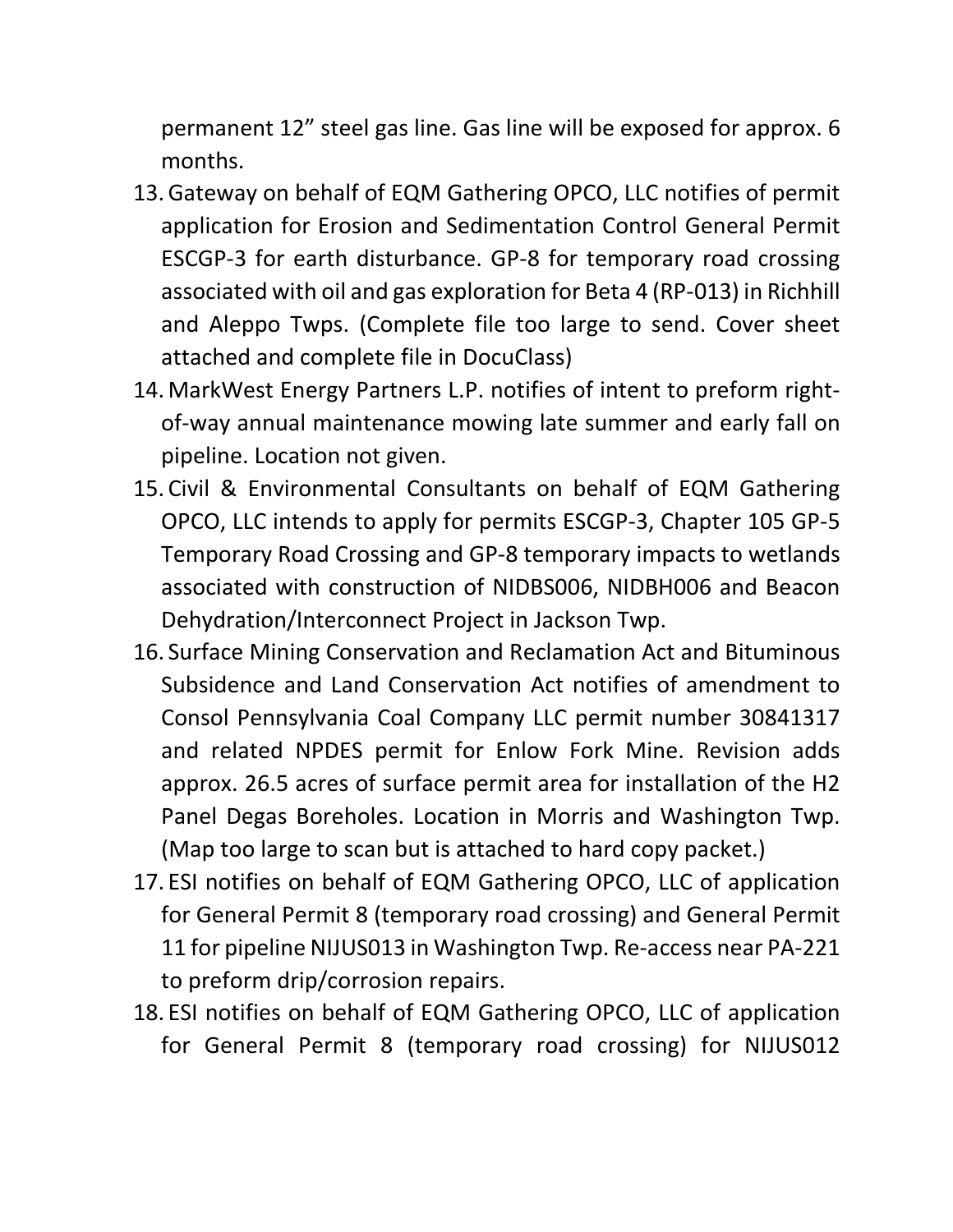pipeline in Center Twp. Re-access location near Boulder Rd to preform drip/corrosion repairs.

- 19.Gateway Engineers on behalf of EQM Gathering OPCO, LLC notifies of application for Erosion and Sedimentation Control General Permit ESCGP-3 for earth disturbance associated with oil and gas exploration for Beta 1 (RP-128 and RP-138). (Map too large to attach to file.)
- 20. Basalt Trap Rock (aka formerly right way academy) notifies of NPDES Permit Renewal Application for permit no. PA-0036595.
- 21. EQT Production Company notifies of application to PADEP to renew water management plan for an interconnected public water withdrawal located in Franklin Twp. Withdraw used for drilling and development of natural gas wells.
- 22. Civil & Environment Consultants INC. on behalf of Laurel Mountain Midstream, LLC notifies of application to PADEP for Ch105 GP for Bank Rehab, Bank Protection, and Gravel Bar Removal GP-3 and GP-8 Temp. Road Crossing for impact to a stream and floodway associated with Huffman Lateral Slide 70022 Remediation. Site located south of Barton Hollo Rd in Franklin Twp.
- 23. Boord, Bencheck & Associates INC on behalf of EQT Production notifies of intent to submit major modification/renewal application to PADEP. Project name Drift Ridge Well Pad located in Wayne Twp on Bowlby Rd. Permit #ESX18-059-0003 renewal will require PCSM Plan & Site Restoration Plans updated to confirm ESCGP-3 standards.
- 24. Franklin Twp notifies of Zoning Hearing Board meeting May 24 at 530pm location 568 Rolling Meadows rd Waynesburg. Hearings held regarding EQT Production Company request of Special Permit case #2-2022. Melissa Koratich request Special Exceptions Permit case #3-2022.